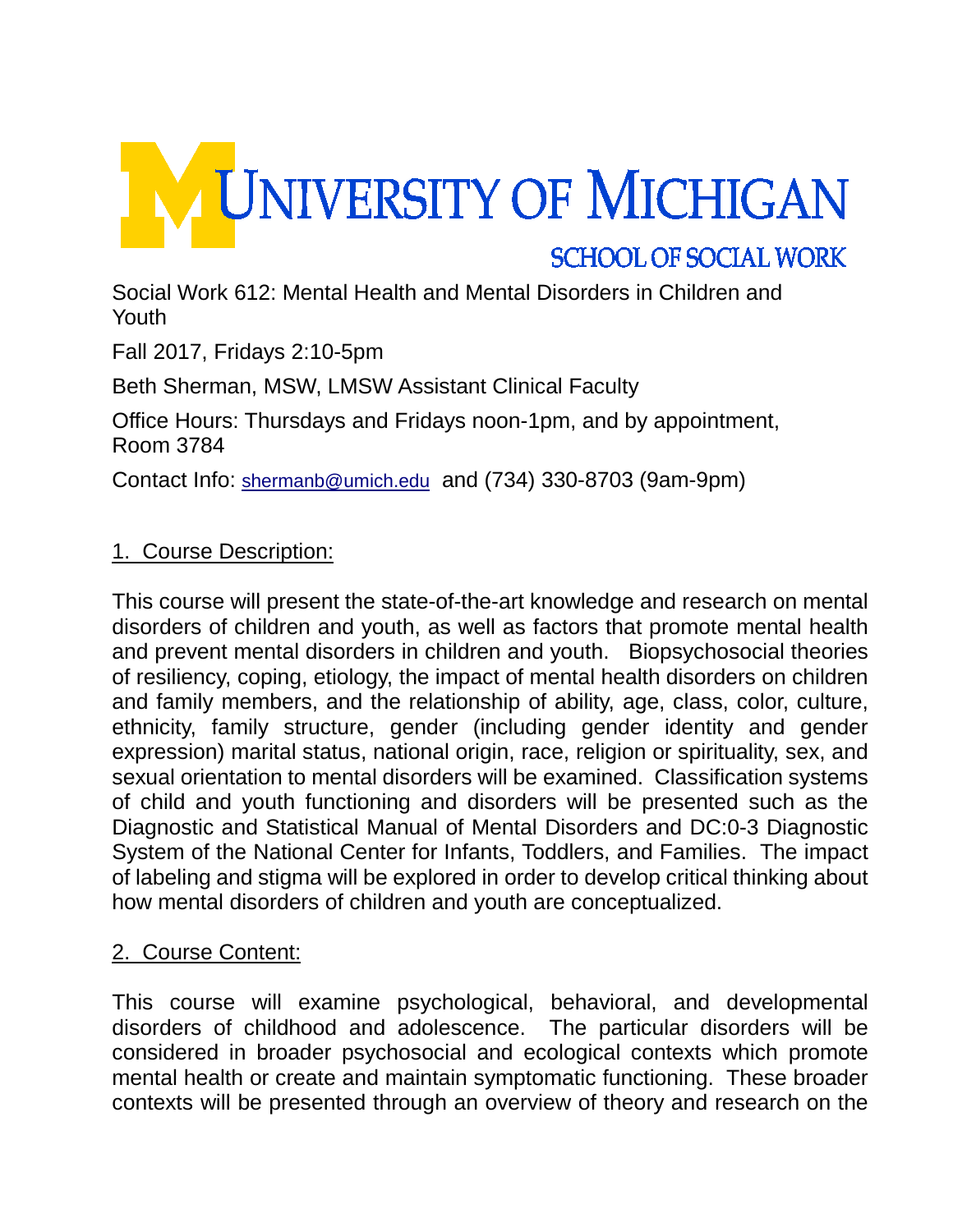following issues: 1) a transactional and developmental perspective on the etiology of mental disorders; 2) parent-infant attachment and family dynamics; 3) risk and protective factors (including individual, familial, and socio-cultural factors) and resiliency; and 4) stress and trauma theory, including the impact of maltreatment and loss.

The following conditions will be reviewed in terms of presentation, etiology, prevalence, incidence, and assessment at different developmental stages and gender distributions: 1) relationship disorders; 2) stress-response syndromes, including post-traumatic stress disorder and acute stress reactions; 3) depression, bipolar disorder, and other mood problems; 4) anxiety disorders; 5) developmental disorders; 6) disruptive behavior disorders including ADHD and conduct disorder; 7) communication and learning disorders; 8) eating disorders; 9) substance use disorders; and 10) childhood schizophrenia and other psychotic disorders. Attention will be given to the analysis and assessment of strengths and adaptive functions that may coexist with disorders, as well as to issues in defining mental health and mental disorders in cultural terms. Evidence-based interventions of a psychosocial and pharmacological nature will be reviewed across each of the mental health problems identified above.

## 3. Course Objectives:

Upon completion of the course, students will be able to:

- 1. Identify factors influencing the development, natural history, expression, and outcomes of mental health and mental disorders of children and youth at the individual, familial, cultural/ethnic, and social levels.
- 2. Describe the transactional processes among the above factors which influence the etiology and maintenance of mental disorders.
- 3. Describe and critique classification systems of mental disorders of children and adolescents, particularly the Diagnostic and Statistical Manual of Mental Disorders (DSM) and Individuals with Disability Education Act (IDEA).
- 4. Identify and differentiate a number of disorders of children and adolescents and apply them to the evaluation of clients.
- 5. Demonstrate knowledge of comprehensive and systemic assessments and evaluations of children and youth.
- 6. Demonstrate empathic appreciation of the client's experience of disorders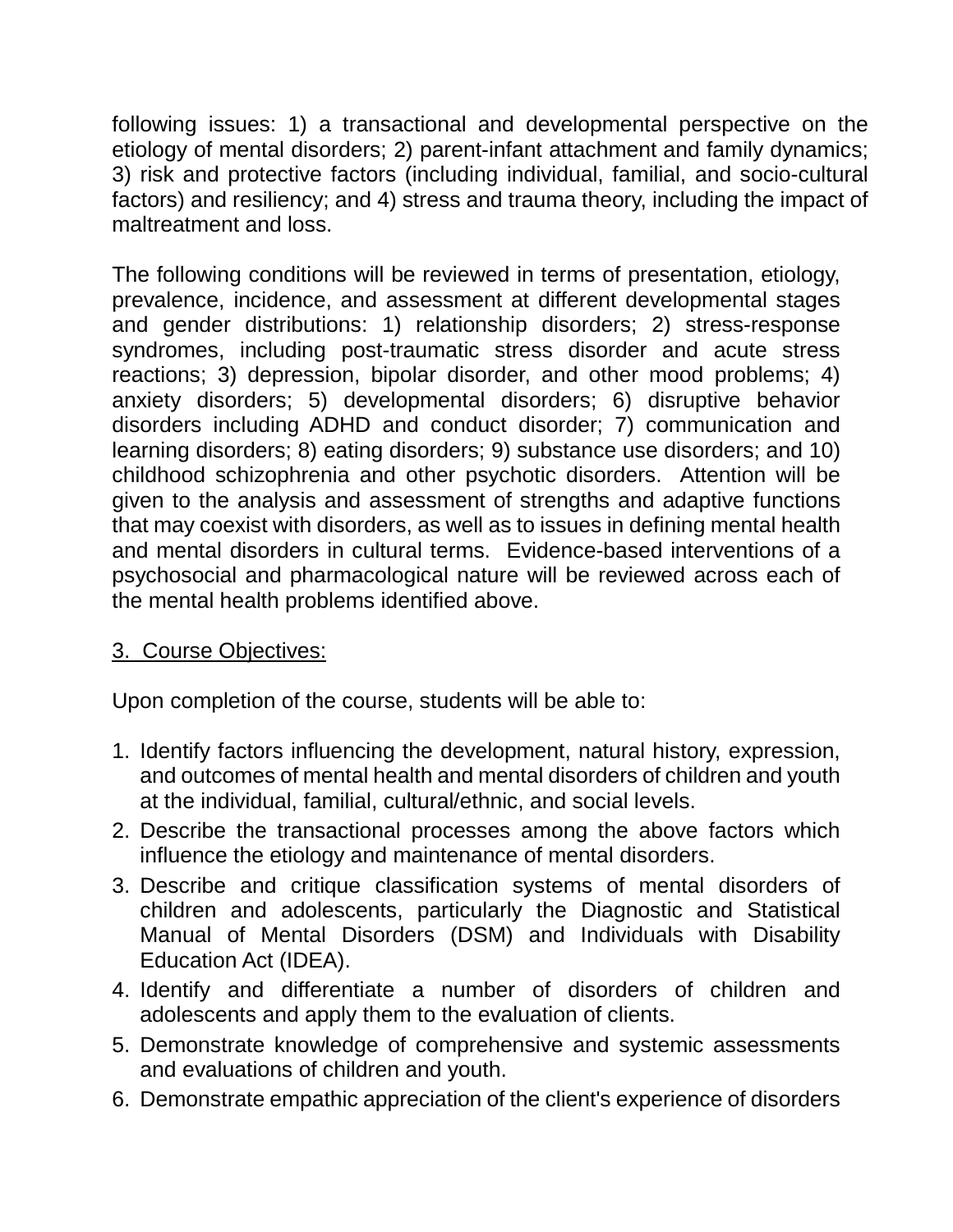from the perspective of the client's inner world.

- 7. Demonstrate an understanding of the impact of the child's or adolescent's difficulties on parents and other family members.
- 8. Discuss common value and ethical concerns related to mental health and mental disorders of children and youth.
- 9. Demonstrate knowledge of important developmental, structural, and contextual theories, research findings, and core concepts related to normative development of children and youth and the development of mental health problems.

10. Assess and diagnose mental health problems in youth using widely applied rubrics such as DSM 5, DC: 03R, and Individuals with Disabilities Educational Act Criteria.

- 10. Demonstrate knowledge regarding similarities and differences between clinically-based definitions of psychiatric disorders and educational disabilities.
- 11. Based on assessment, select empirically-supported, evidence based prevention and intervention methods appropriate for use with children, youth, and families in individual and group settings.

## 4. Course Design:

The instructor will select required and recommended readings. Class format will include lecture, discussion, case analysis, and viewing of videotapes. Written assignments will integrate theory, research, and case analysis and will be applied to the student's practicum work when possible. Students are encouraged to present relevant case material from their practicum or place of employment (keeping confidentiality in mind) to enhance class discussions.

# 5. Relationship of the Course to Four Curricular Themes:

*1\* Multiculturalism and Diversity* will be addressed through discussion of incidence and prevalence of child and adolescent mental disorders, as related to persons differing in ability, age, class, color, culture, ethnicity, family structure, gender (including gender identity and gender expression), marital status, national origin, race, religion or spirituality, sex, and sexual orientation, health status, and SES.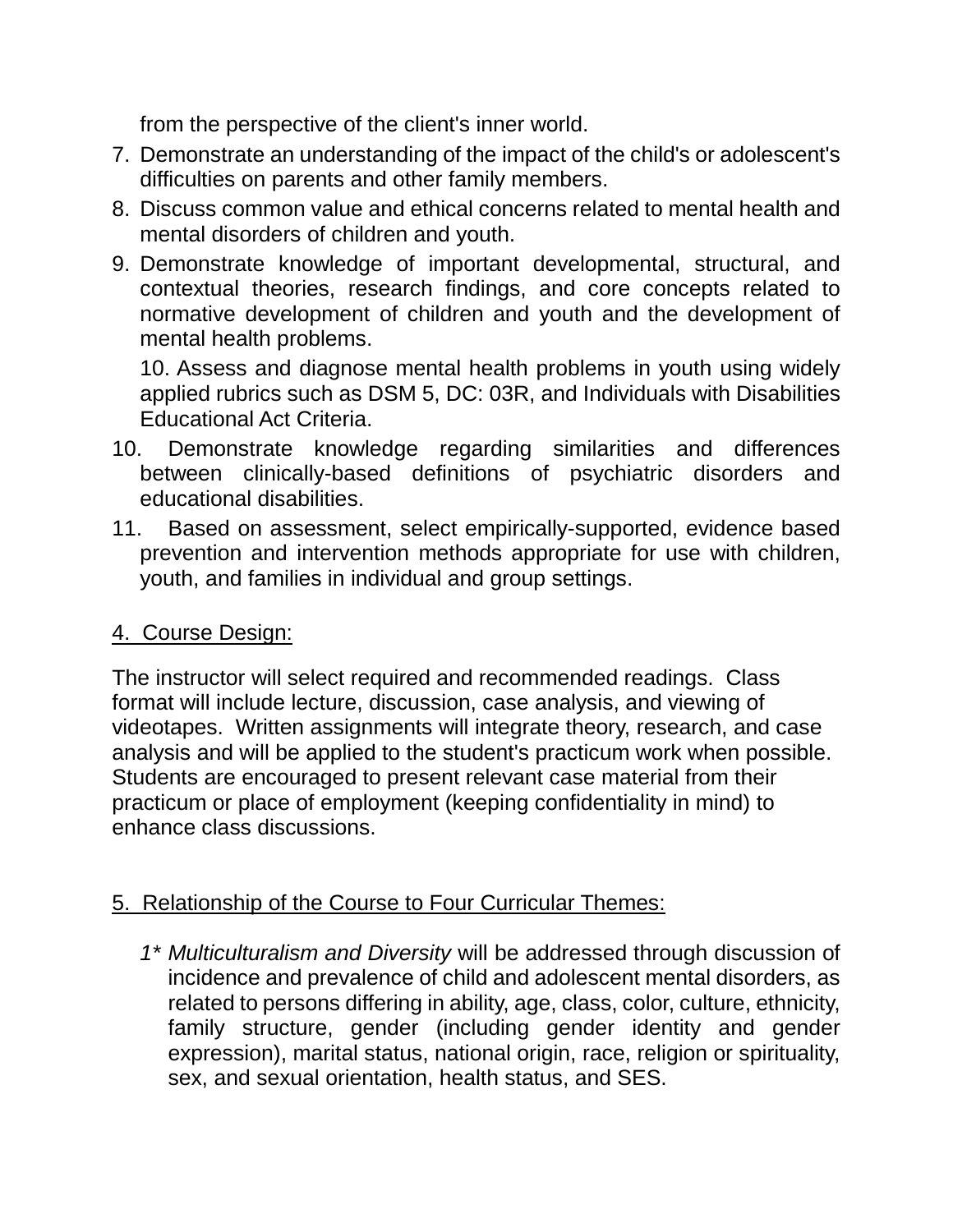- *2\* Social Justice and Social Change* will be addressed through discussion of the misapplication of mental health diagnoses based on race, class, and gender bias, and the potential impact of poverty, discrimination, and disenfranchisement on the development of mental disorders and disorders of parenting.
- *3\* Promotion, Prevention, Treatment, and Rehabilitation* will be addressed through discussion of protective factors which promote resiliency and positive adaptation.
- 4\* *Behavioral and Social Science Research* will inform the entire content of this course, which will draw especially on current research in the following areas: developmental psychopathology, attachment, risk, resiliency and coping, trauma and maltreatment, and studies of particular disorders.

## 6. Relationship of the Course to Social Work Ethics and Values:

Ethical and value issues related to all course topics will be identified and discussed. Examples of these include: how views of the rights of children affect our understanding of child mental health, how societal values regarding child development affect judgments we make about the mental health of children, how the use social workers make of DSM can bias judgments of child mental health, what the value issues are in paying attention to the child's inner world, and how cultural and gender biases also affect professional views of child mental health. Issues related to personcentered mental health practice, client self-determination, confidentiality, dignity, HIPPA, duty to warn, and associated legal, ethical, and value concerns will also be addressed, particularly as they pertain to client services and intervention with youth with mental health problems.

#### 7. Intensive Focus on Privilege, Oppression, Diversity, and Social Justice (PODS):

This course integrates PODS content and skills with a special emphasis on the identification of theories, practice, and/or policies that promote social justice, illuminate social injustices and are consistent with scientific and professional knowledge. Through the use of a variety of instructional methods, this course will support students developing a vision of social justice, learn to recognize and reduce mechanisms that support oppression and injustice, work toward social justice processes, apply intersectionality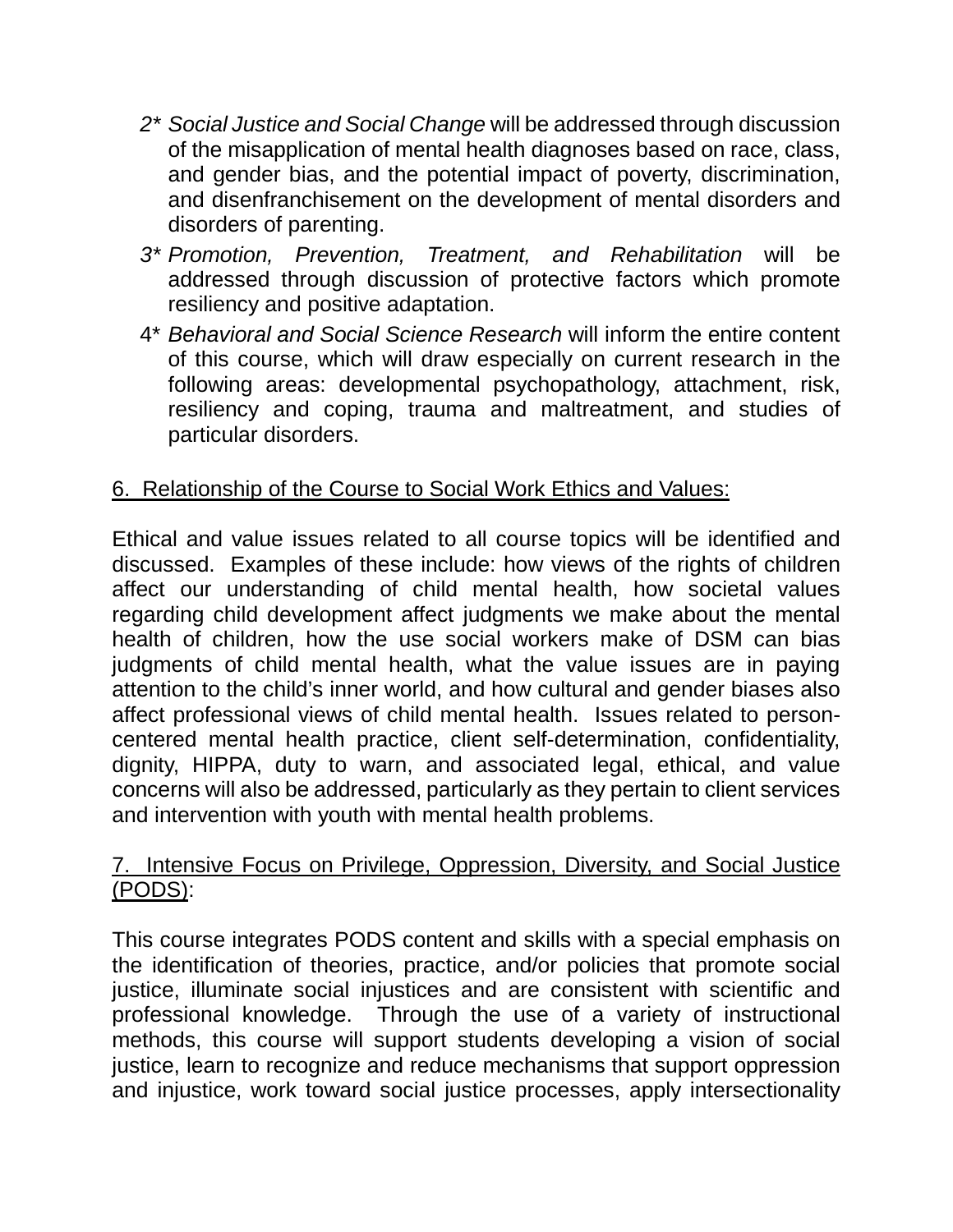and intercultural frameworks and strengthen critical consciousness, selfknowledge and self-awareness to facilitate PODS learning.

# **8. Required Text:**

E.J. Mash & R.A. Barkley (Eds.) (2014) *Child Psychopathology. 3rd edition.*  New York: Guilford Press. 2014.

**Optional**: DSM 5 (DSM 5 content can also be accessed through UM Library Database)

Additional readings as assigned. All additional readings are posted on canvas.

# **9. Attendance, Participation and Reading:**

All are expected. Required readings are to be completed prior to class session. In the unlikely event that you must miss class, please call or email to inform me about your absence. Missing more than two classes will result in your grade being lowered one half letter grade. Missing additional classes may result in not being able to pass the course.

During class time, laptop use is permitted for note taking, accessing power points and other course materials **only**. During the past few years, our classes have struggled with the use of electronics for non-class related activities such as browsing the web, using social media, checking emails, etc. etc. During class time, I find these activities very distracting and also disrespectful to peers. As social workers, teachers, and learners, we need to find ways to remain engaged even during times that may seem challenging, boring, or difficult. If you are not experiencing class as engaging, take responsibility for your learning, by finding ways to engage and give feedback. I greatly value class dialogue, so feel free to step forward in a respectful manner if your learning needs are not being met. On this basis, if a student is routinely using media for non-class related activities during class time, their final course grade will be lowered by one half letter grade.

## **APA FORMAT AND ACADEMIC HONESTY**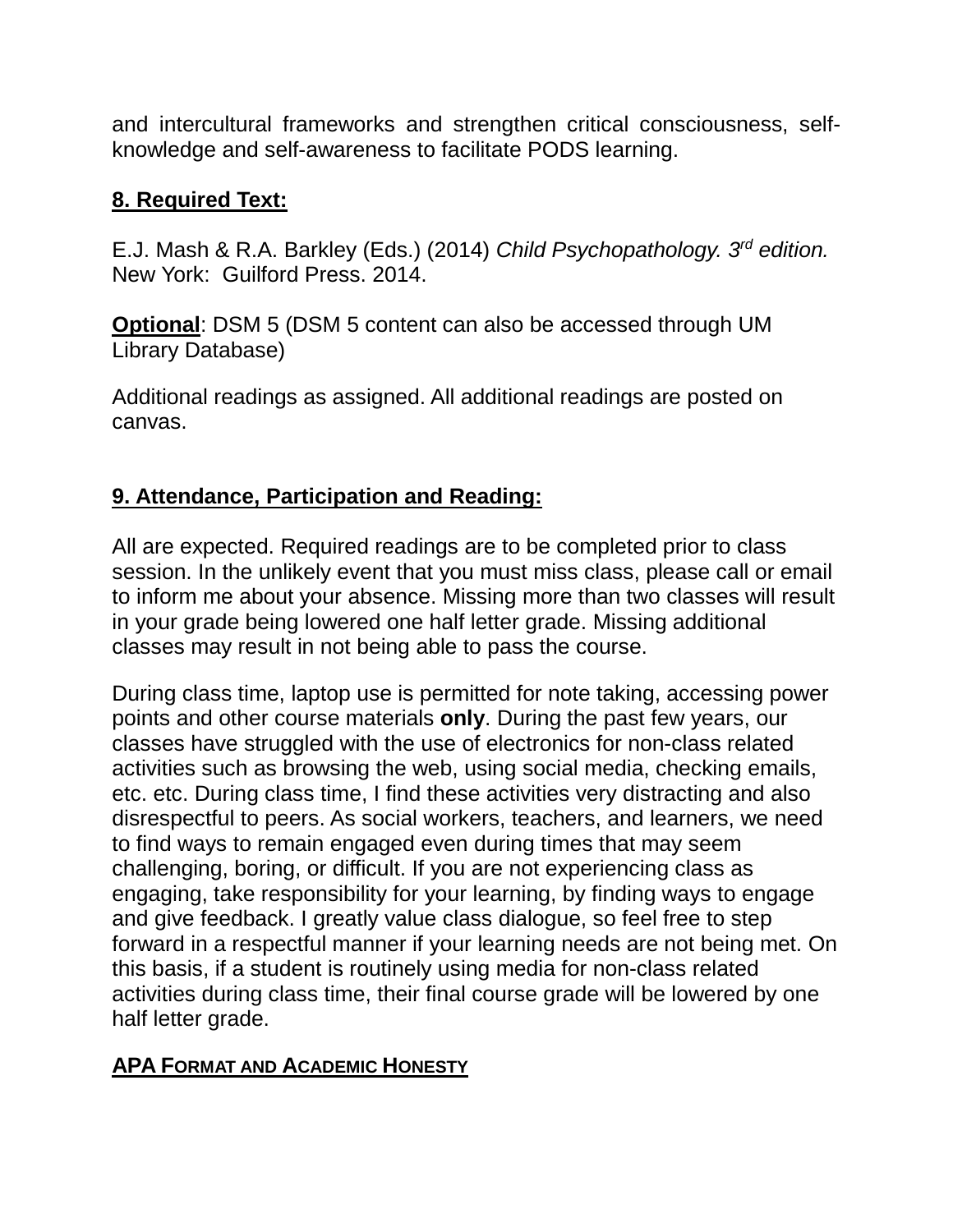Using APA for citation is expected. It is critical to reference all sources of information or ideas you use in your writing, to do otherwise is academic dishonesty. Direct quotes in particular must be identified as such. Situations of apparent plagiarism or academic dishonesty will be reported and handled according to University policy.

#### **ACCOMMODATIONS FOR STUDENTS WITH DISABILITIES**

I invite any class member who has a disability that may affect his or her participation in this course to let me know. We can discuss possible modifications or accommodations in instructional format, assignments, etc. Any student who feels they may need an accommodation based on the impact of a disability may let me know so we can work out ways to address. Please contact the Services for Students with Disability office at 734-763- 3000 in room G-664 Haven Hall to coordinate accommodations for students with disabilities.

#### **POLICY ON INCOMPLETES AND LATE ASSIGNMENTS**

A grade of "Incomplete" will be given in extenuating circumstances and in accordance with SSW and University policy. All assignments are due by class time on the due date assigned. Please keep me informed if any problems arise.

#### **10. Course Requirements:**

40% Assignment #1 (due October 20) 40% Assignment #2 (due December 8) 20 % Assignment #3 (Group Presentation, due on chosen date)

## **Assignment #1 (Due October 20)**

#### **1A. Clinical (do this paper if you have or are currently working with clients):**

Using DSM or the DC:03 choose a diagnosis given to your client OR choose a diagnosis that better fits the individual/family you are treating, in your view. (It may be different from the diagnosis given by another professional involved in the case).You may focus on a disorder from the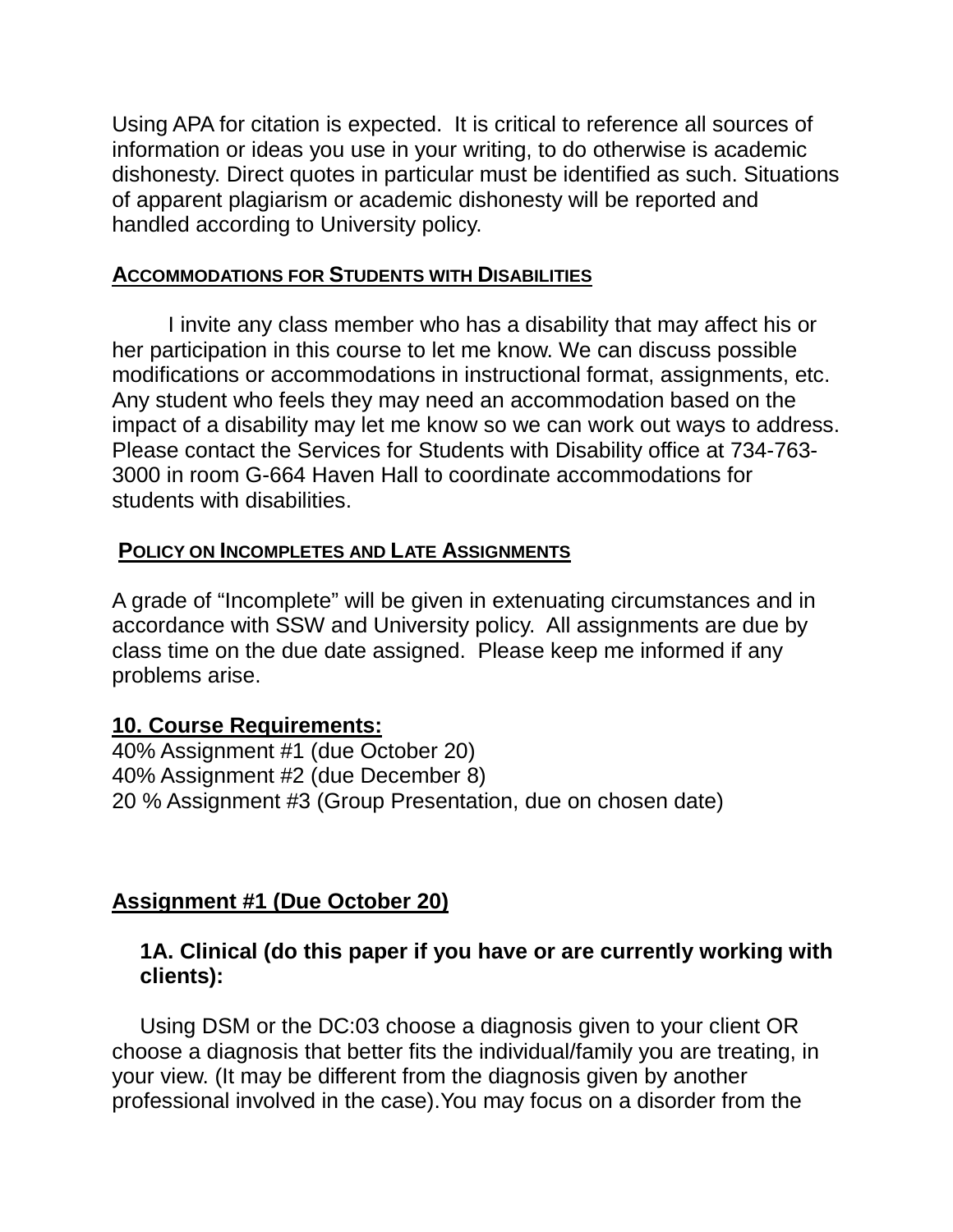DSM or the DC:03 if you client is a very young child. Read at least 8 current peer reviewed references regarding the diagnosis. The 8 required sources must be peer reviewed research articles or book chapters and current (e.g. published in the last 15 years).

1. Write a brief definition of the diagnosis and its common symptoms (this section may be a paraphrase of DSM or DC 0-3.)

2. Using the reference material, discuss:

a. Common hypotheses regarding the development of the disorder, including psychosocial and biological factors (if applicable).

b. Describe how the disorder is likely to affect an individual in terms of development, functioning, view of self, and relationships with others.

c. Describe the potential impacts of the child's/adolescent's difficulties on the family and in school settings.

d. Discuss evidence based treatments or interventions associated with the diagnosis you have chosen.

3. Illustrate your researched topic using your clinical case. Be sure that your clinical case example illustrates behaviors or emotional symptoms that are features of the diagnosis.

4. If relevant, discuss whether you feel your client has been misdiagnosed. That is, after exploring the child's symptoms, contributing factors, and likely precipitants, discuss a diagnosis you feel might more aptly fits this particular person. If you feel that no one diagnosis is sufficient, discuss the option of dual (or multiple) diagnosis.

5. Discuss whether or not you are able to implement with your client the evidence based treatment associated with the diagnosis. (E.g. what appears to be working? What needs to be fine-tuned? Are there any barriers to treatment? How might they be overcome?)

6. Please remember to include an introduction and concluding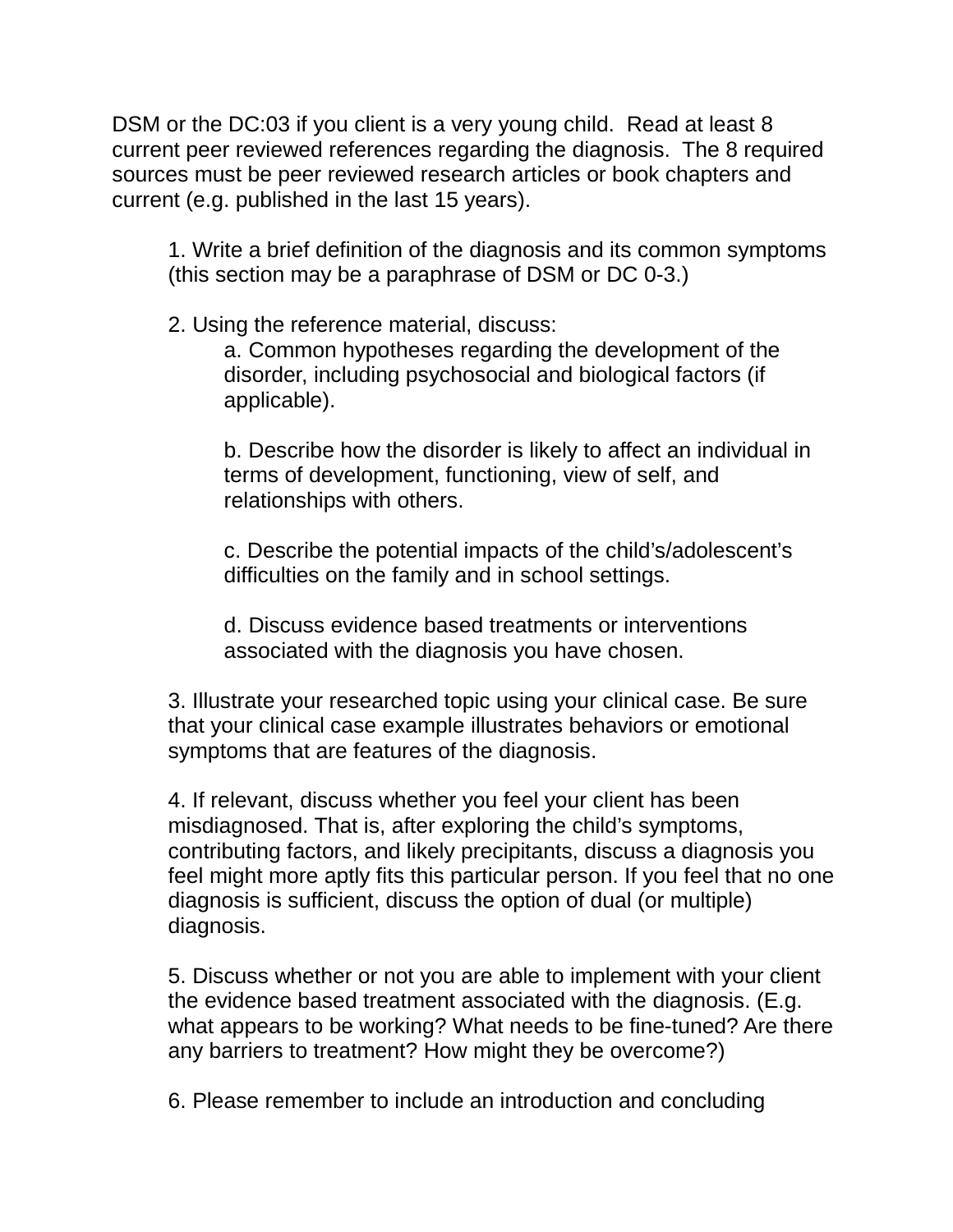section.

#### **1B. Non-Clinical (do this paper if you have never worked with clients):**

Using DSM (or DC: 0-3R criteria if you are interested in writing about very young children), choose a diagnosis you are interested in. Please make sure to keep the focus of your paper on the diagnosis related to children and youth. Read at least 8 current peer reviewed references regarding the diagnosis. The 8 required sources must be peer reviewed research articles or book chapters and current (e.g. published in the last 15 years). One of the references must contain a case study that provides a detailed example of the clinical presentation of a child or adolescent with the relevant diagnosis. Please indicate which reference contains the clinical description.

1. Write a brief definition of the diagnosis and its common symptoms. (This section may be a paraphrase of DSM or DC:0-3R).

2. Using the reference material, discuss:

a. Common hypotheses regarding the development of the disorder, including psychosocial and biological factors (if applicable).

b. Describe how the disorder is likely to affect a child and/or youth in terms of development, functioning, view of self, and relationships with others.

c. Describe the potential impacts of the child's/adolescent's difficulties on the family and in a school setting.

d. Discuss treatments or interventions associated with the diagnosis you have chosen.

3. Present a clinical case example from the readings which illustrates the disorder. Be sure that your clinical case example illustrates behaviors or emotional symptoms that are features of the diagnosis.

4. If relevant, discuss whether you feel the client in the case example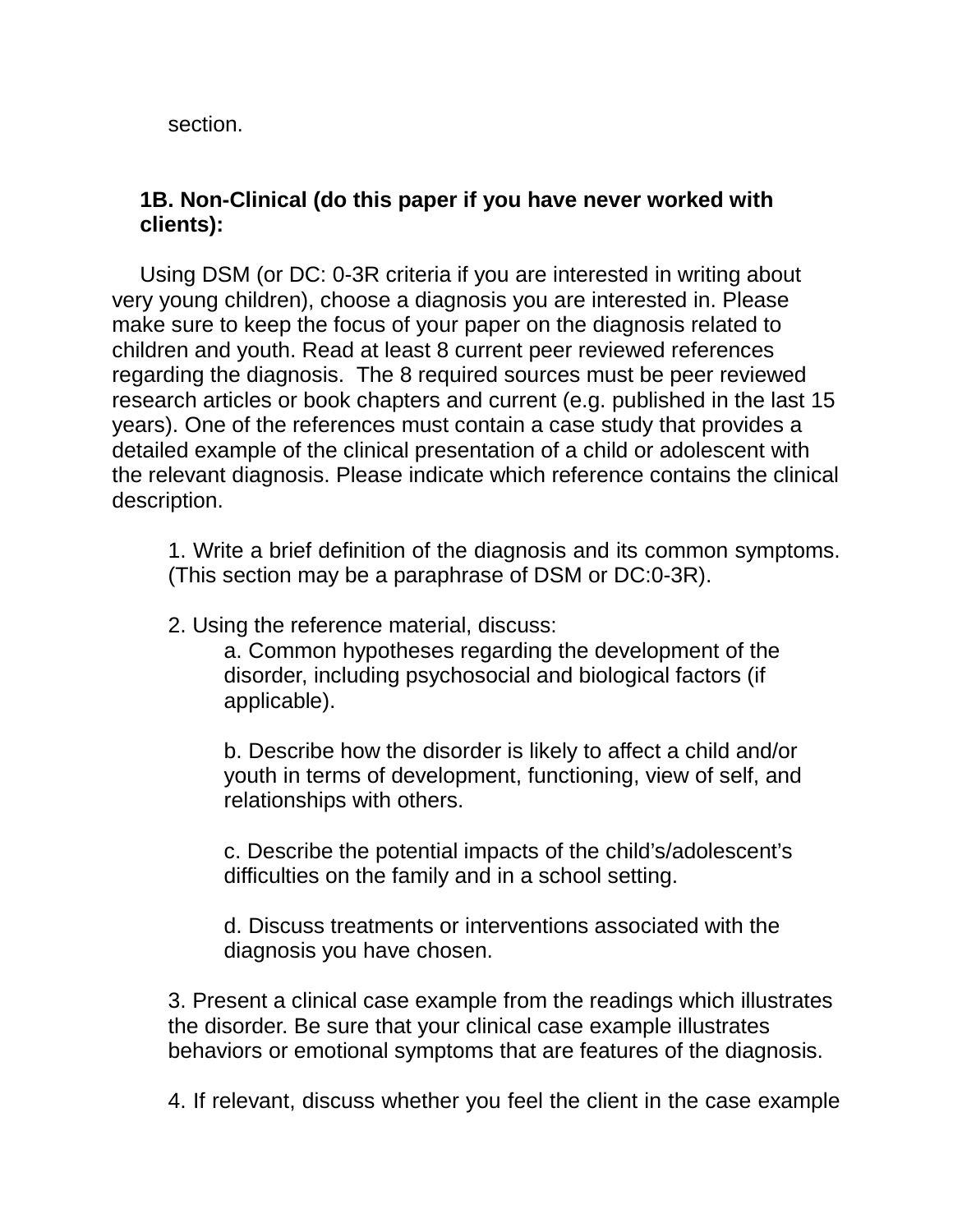has been misdiagnosed. That is, after exploring the child's symptoms, contributing factors, and likely precipitants, discuss a diagnosis you feel might more aptly fits this particular person. If you feel that no one diagnosis is sufficient, discuss the option of dual (or multiple) diagnosis.

5. Given the research you have done, briefly discuss evidence based treatment interventions for the case study you presented.

6. Please remember to include an introduction and conclusion to your paper and topic.

*Details:* Confidentiality: As in all class discussions, please disguise your case material by using initials for all family members and delete or disguise any other identifying facts/information.

Bibliography: Include an APA style bibliography of the references you have cited.

Length: 9-10 pages (including bibliography)

Grades: Each paper will be 40% of your grade. Grading will be based on organization, following each of the terms of the assignment, clarity of the writing, and accurate application of the concepts.

\*\*\* All papers must be typed, 12 pt. font, double spaced, and proof-read. Please proof read carefully.

All papers are to be submitted via c-tools either through Assignment or Drop box by class start time of the date the paper is due. Late papers will be penalized ½ grade.

## **Assignment #2 (Clinical Assessment and Initial Treatment Planning): Due December 8)**

## **2A (Do this paper if you have or are currently working with clients.)**

The subject of this paper will be the use of clinical material from your work with a child or adolescent in the development of a clinical assessment, clinical hypothesis, DSM 5, or DC: O-3R, diagnostic formulation, and an initial treatment plan.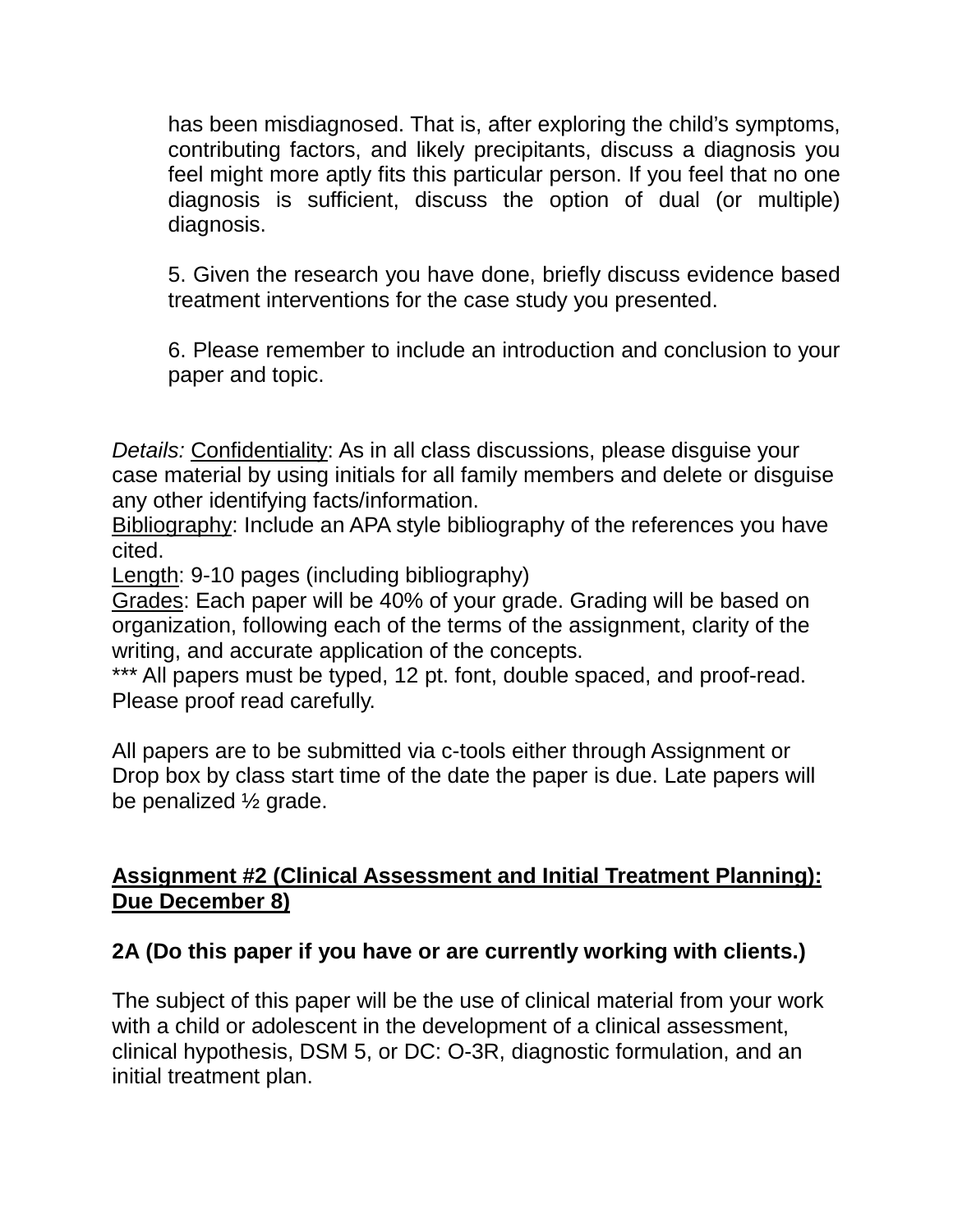In the assessment and treatment process, "critical incidents" occur which crystallize the clinician's understanding of a case. A critical incident may take various forms. Examples include: a repeated play sequence, the reporting of an important memory or dream, an observed interaction between child and parent(s), a particular transference (or countertransference) response, information about traumatic or stressful events in the client's or family's history. What makes such an incident "critical" is that it enables the clinician to reach a clearer understanding of the client's experience, circumstances, and internal psychological processes. From this understanding, clinical hypotheses and diagnostic formulations can be generated and interventions planned.

For this paper, write up a diagnostic assessment of a child or adolescent according to the following outline:

1. Give a brief background statement that includes presenting problem, family circumstances and relevant social, educational, and developmental history.

2. Describe one or a few critical incidents which enabled you to come to a clearer understanding of the case. Be concrete, specific, and detailed in your presentation of the clinical material.

3. Discuss your diagnostic formulation and clinical hypothesis derived from thinking about this material. The clinical hypothesis should make an explicit connection between current symptoms, modes of relating and past experiences, and/or developmental factors.

4. Provide a DSM 5 or DC 0-3R diagnosis.

5. Cite two current peer reviewed articles or book chapters that relate to the presenting problem and integrate material from these readings into your formation of the case (for example, if physical abuse is the central issue for the child or adolescent you are writing about, find two articles which focus on aspects of physical abuse relevant to your case OR if depression is the diagnosis find two articles discussing child/adolescent depression).

6*.* Develop an initial intervention plan, in terms of selecting an evidence based treatment and specific goals of the intervention.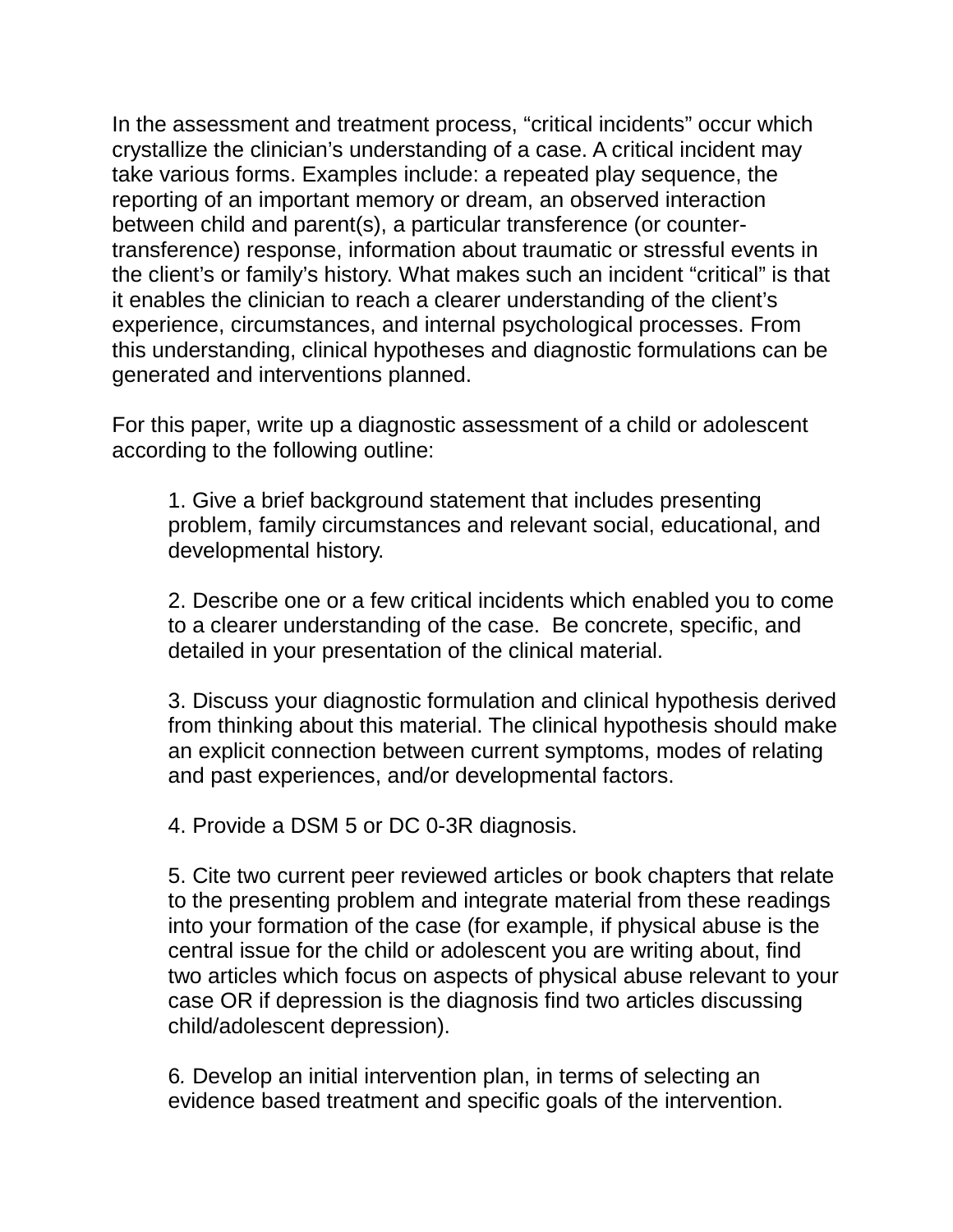Indicate your rationale for choosing the approach you did. The relationship between the clinical hypotheses, diagnostic formulation, and intervention plan should be clearly stated. If relevant, describe components of the treatment plan which involve case management, as an adjunct or alternative to clinical work, such as a referral for other services, coordination with other professionals, school personnel etc. If multiple systems (such as foster care, juvenile court, medical personnel, school personnel, day care, etc.) are involved with the client, discuss your plan for interacting with these other parties and indicate any need you see to intervene with or assist these systems and individuals.

7. Please remember to include an introduction and conclusion related to your paper and topic.

### **2B Non- Clinical alternative. If you are not working with clients, do assignment 1B, choosing a different diagnosis to research.**

## *Assignment#2 Details:*

Confidentiality: As in all class discussions, please disguise your case material by using initials for all family members and delete or disguise any other identifying facts/information.

Bibliography: Include an APA style bibliography of the references you have cited.

Length: 8-10 pages (including bibliography)

Grades: Each paper will be 40% of your grade. Grading will be based on organization, following the specific terms of the assignment, clarity of the writing, and accurate application of the concepts.

\*\*\* All papers must be typed, 12 pt. font, double spaced. Please proof read carefully.

All papers are to be submitted via Canvas by class start time of the date the paper is due.

## **Assignment #3 Group Presentation: (Option #1 or Option #2)**

Option 1 (Clinical Presentation)

Sign up in class. This assignment is an in-class clinical presentation. This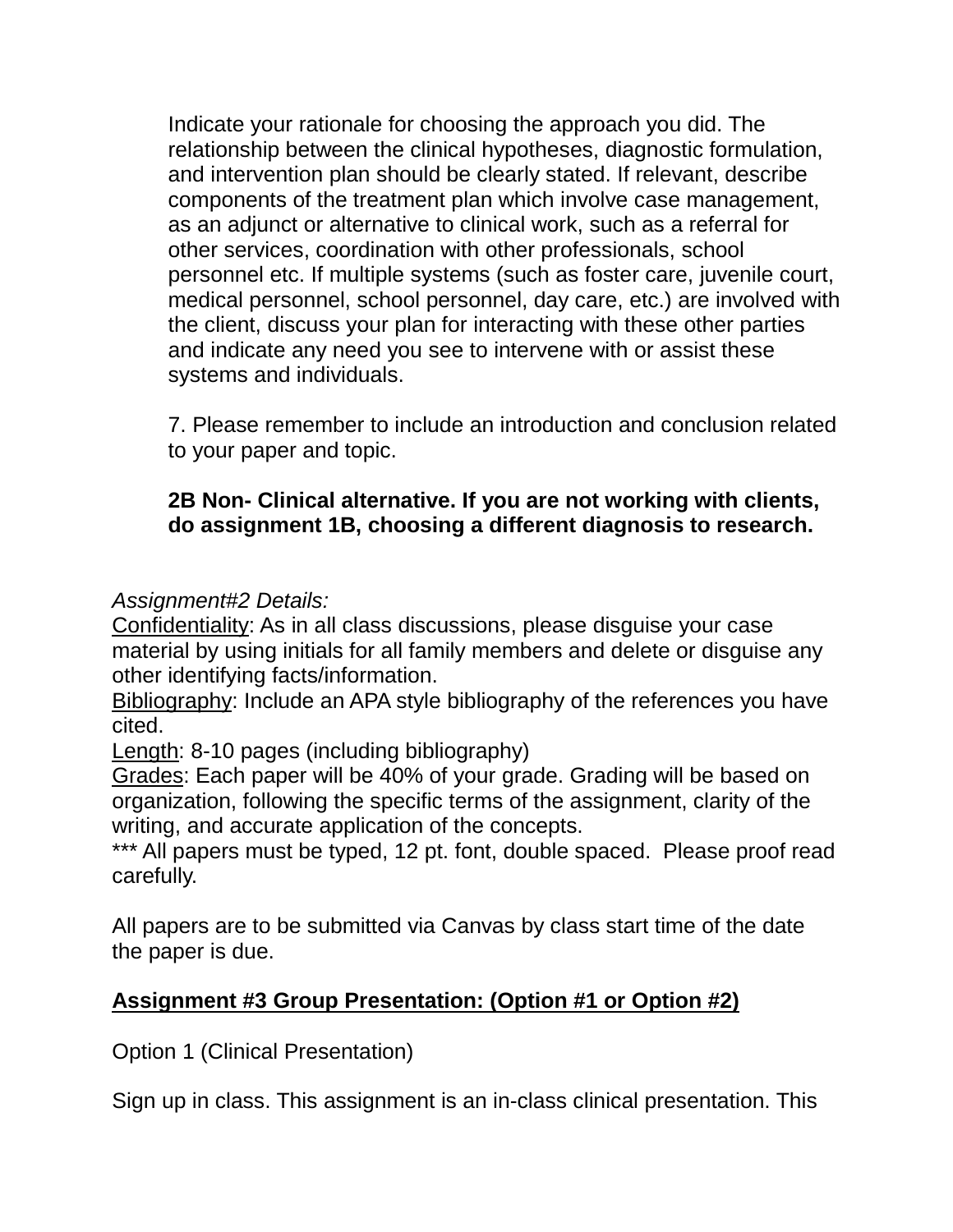presentation will simulate a social work treatment team presentation responsible for creating a diagnostic summary for a child or adolescent child. This client may be one from your practicum experience or someone that you have worked with in the past. Please use material from a professional encounter rather than presenting on someone that you may have known in another capacity (e.g. a friend or relative).

Your presentation should include the following: A question or focus that you have for the group Presenting Concerns A brief bio-psychosocial history, including school performance, of the identified client History of presenting concerns Brief family assessment Client and family strengths A discussion of possible diagnostic categories including your reasons for ruling out certain of them

A DSM diagnostic formulation, including brief supporting evidence. Please submit an outline to me at the time of the presentation. You may use whatever media you need for your presentation such as PowerPoints etc. Your presentation should be about 20 minutes including class questions and discussion.

It is very important that identifying information is disguised including names, location, agency, and any outstanding details that reveal the child or adolescent's identity.

Option 2 (Hot topic Presentation)

Sign up for class session. You and your partner(s) are responsible for preparing a 20 minute presentation that engages the class in an exploration of a "hot topic" related to the session topic. Examples of a hot topic might be: how attention deficit disorders have been formulated in the DSM over time; differences in presentation between girls and boys diagnosed with Autism Spectrum Disorder; possible explanation of varying incidence rates of childhood schizophrenia across race and cultural variables; theoretical foundations of emotional disturbance vs. social maladjustment; or current controversies related to gender identify as formulated by DSM criteria. These are just examples of topics and are by no means exhaustive. Please choose a topic to present that is of high interest to you and your group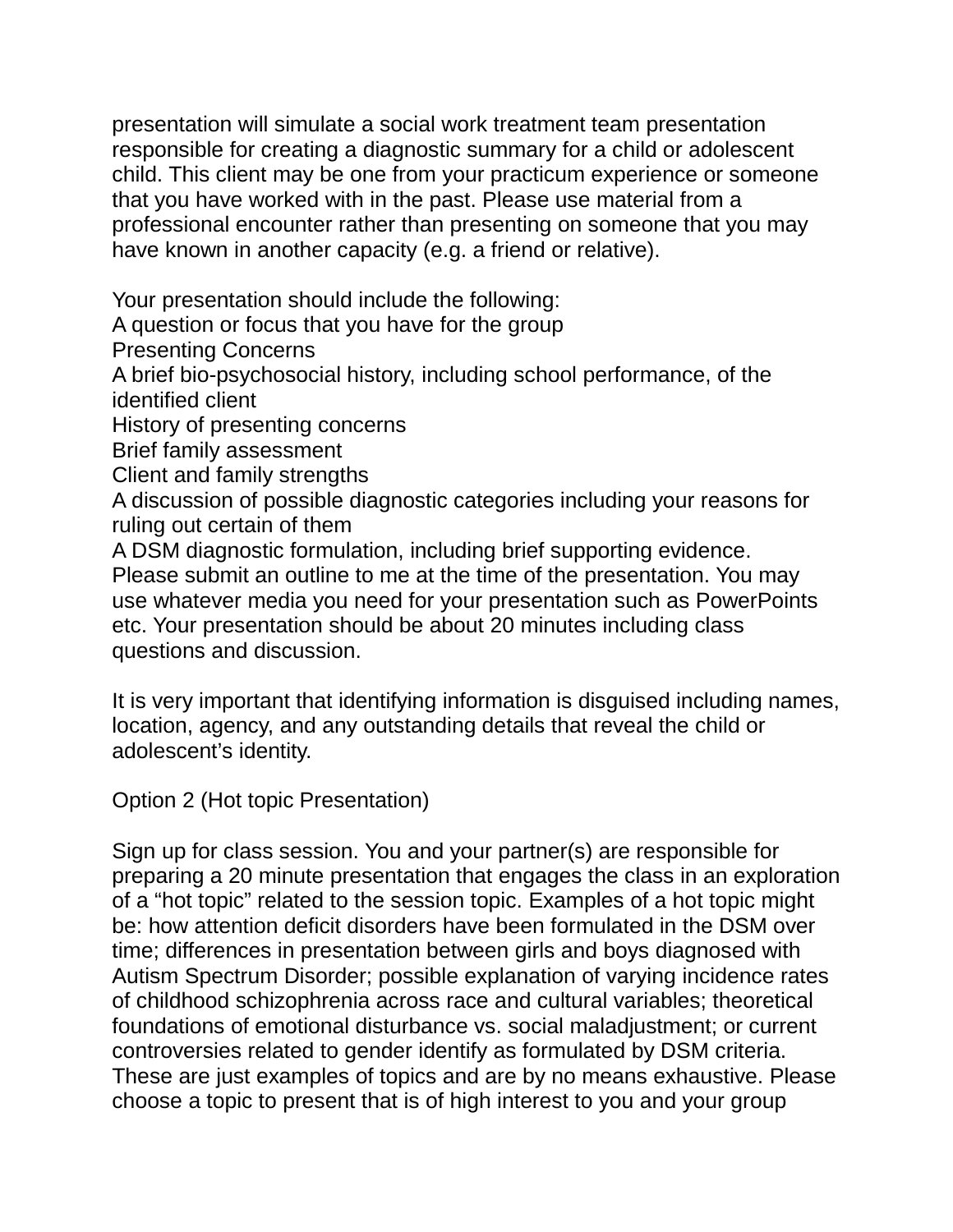partners. Do not simply review diagnostic material as these will be well covered during other class time.

After researching your chosen topic, prepare a brief presentation that:

- 1. Describes your area of interest.
- 2. Inform the class of key aspects related to your topic.
- 3. Engages the class in a discussion or group exercise related to your topic.

On the day of your presentation, please submit an outline describing steps 1-3 above. Include a list of citations of sources that you used to research your topic.

# **Course Schedule and Required Assignments:**

## **Session 1 September 8**

Topic: Introduction to class, Developmental and System's Perspective; Introduction to Clinical Assessment Assignment: None

# **Session 2 September 15**

Topic: Introduction to DSM, DC:03, and IDEA ; *Child Psychopathology:* Chapter 1: A Developmental Systems Perspective; DSM 5 Introduction; DC: 0-3R Introduction pp. 1-14. Session 2: Required Readings on canvas

# **Session 3 September 22**

Topic: Autism Spectrum Disorders Assignment *Child Psychopathology:* Chapter 11: Autism Spectrum Disorder DC: 0-3R pp.38-40 Session #3 Required Readings on canvas

## **Session 4 September 29-**

Children and Trauma- "Paper Tigers" viewing and class discussion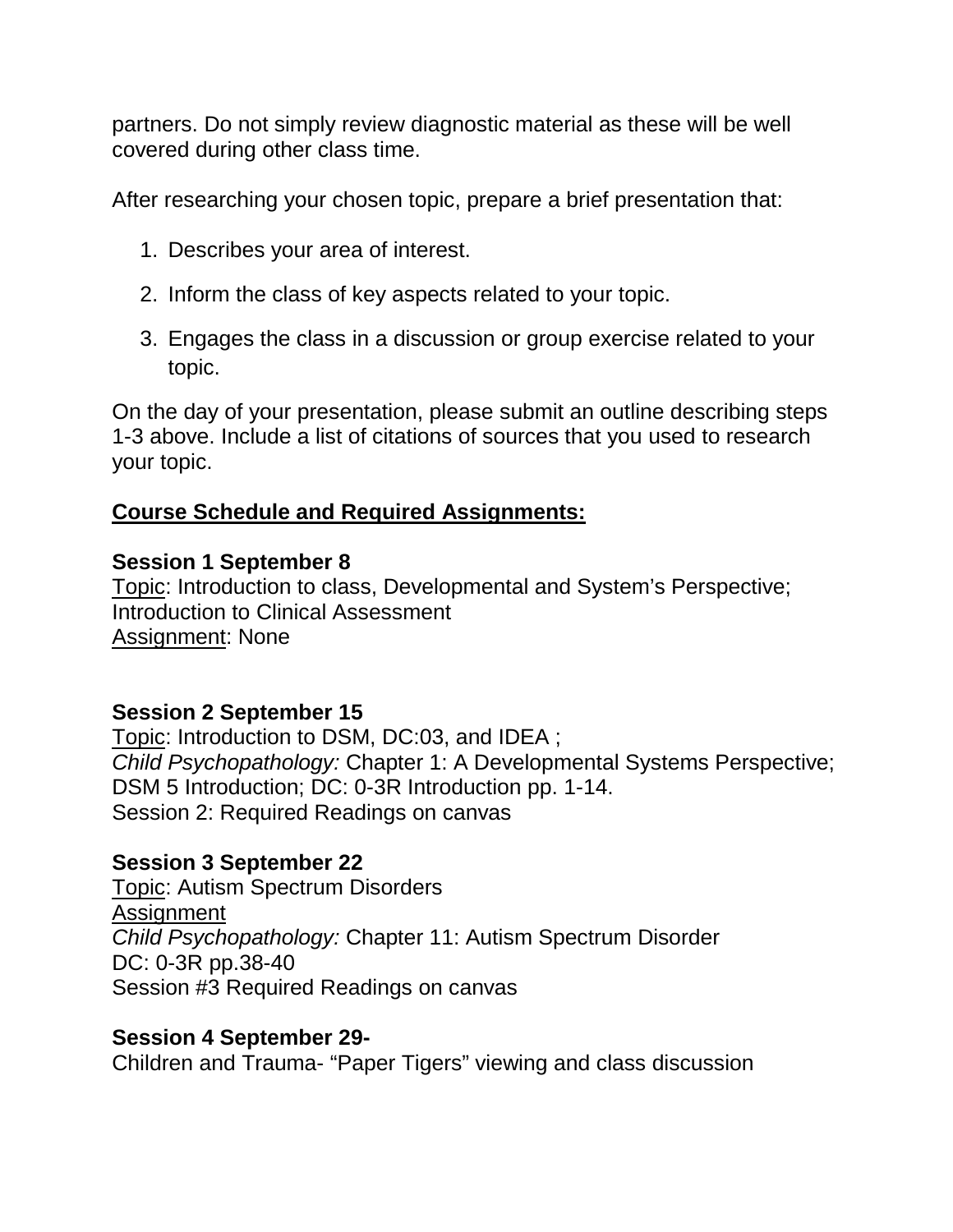### **Session 5 October 6**

Topic: Sexual, Physical and Emotional Abuse (Post Traumatic Stress Disorder) and Potential Impact of Abuse and Trauma on Development Assignment: *Child Psychopathology:* Chapter 10: Childhood Posttraumatic Stress Disorder, Chapter 14: Child Maltreatment. DC:0-3R pp. 15-19 Session #5 Required Readings on canvas

### **Session 6 October 13**

Topic: Intellectual Disabilities and Learning Disabilities Assignment: *Child Psychopathology* Chapter 13 and 14 Session #6 Required Readings on canvas

### **Session 7 October 20 (Assignment #1 Due)**

Topic: Attention Deficit/Hyperactivity Disorder; Conduct and Oppositional Defiant Disorder Assignment: *Child Psychopathology:* Chapter 2: Attention-Deficit/Hyperactivity Disorder *Child Psychopathology:* Chapter 3: Conduct and Oppositional Defiant **Disorders** DC:0-3R pp. 28-34 Session #7 Required Readings on canvas

#### **Session 8 October 27**

Topic: Mood Disorders: Depression; Bi-Polar Disorder; and Suicide Assessment Youth Assignment: *Child Psychopathology:* Chapters 5, 6, and 7 DC:0-3R pp. 19, 25-27. Session #8 Required Readings on canvas

#### **Session 9 November 3**

Topic: Childhood Anxiety Disorders and Obsessive-Compulsive Disorders Assignment: *Child Psychopathology*: Chapters 8 and 9 DC:0-3R pp.20-25